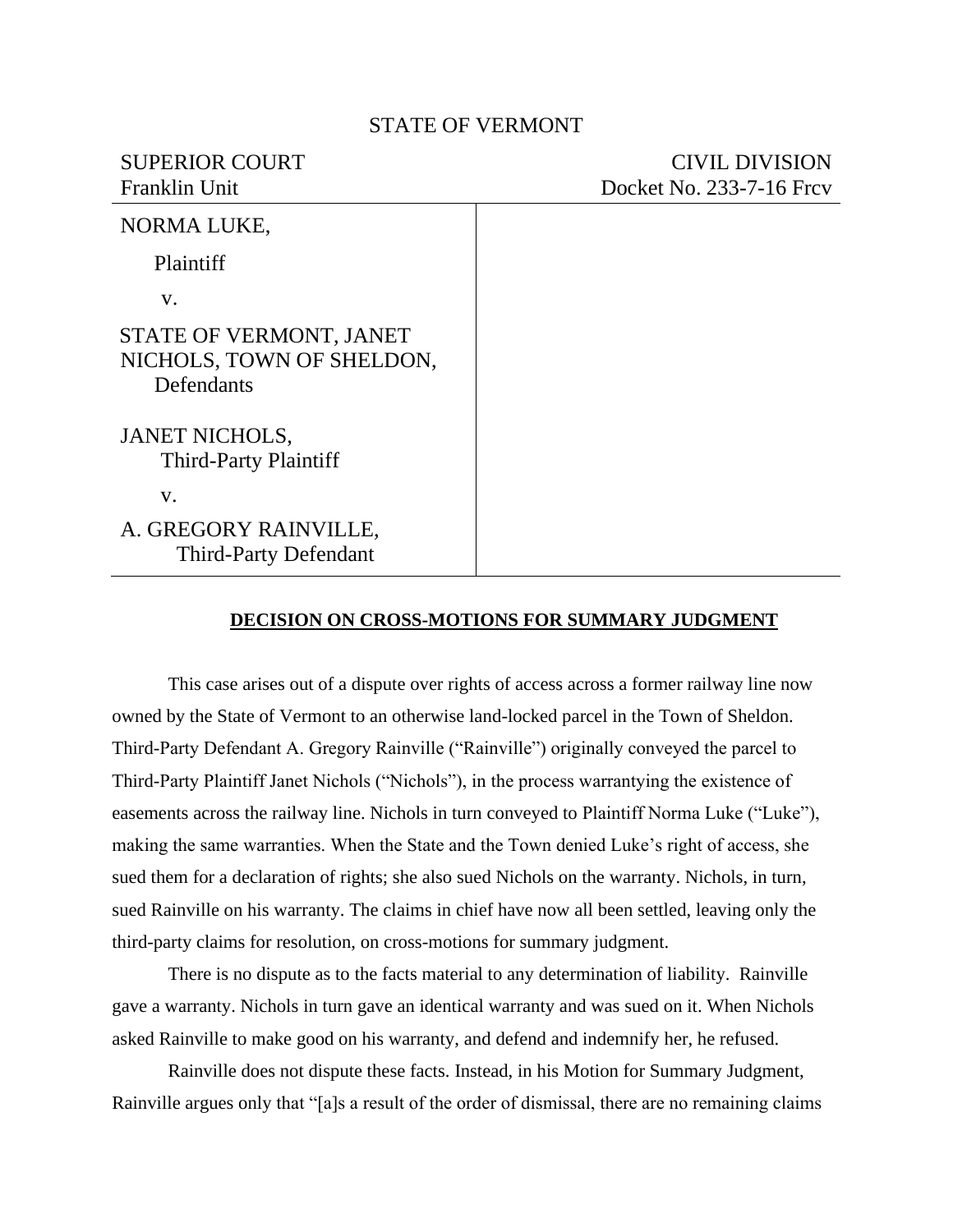against Nichols. Accordingly, Nichols has no lawful claim against Rainville." Mot. for Summ. J., 2. While Rainville's factual premise may be accurate, his legal conclusion is not. As this court has previously observed, "[t]he covenant of warranty imparts not simply an obligation to indemnify against successful claims of paramount title; it is 'an assurance by the covenantor . . . that he will defend and protect the covenantee against the lawful claims of all persons thereafter asserted.' " *Luke v. State*, no. 233-7-16 Frcv, 2017 WL 7052187 at 9 (citing *Hull v. Fed. Land Bank of Springfield*, 134 Vt. 201, 203 (1976)). Here, while there may be nothing to indemnify, there clearly was something to defend. When Rainville did not defend, he breached the covenant of warranty.

Rainville next argues that "Vermont adheres to the American Rule with respect to the award of attorney's fees," which "ordinarily prohibits an award of attorney's fees absent a specific statutory provision or an agreement of the parties." Mot. for Summ. J., 2. When Nichols debunked this argument in her opposition and cross-motion, Rainville went further, arguing that "the original action filed by Norma Luke against Nichols was without merit and none of the allegations regarding title defects either could have been, nor have been proven against Rainville. Accordingly, Rainville committed no wrongful act upon which an award of attorney fees can be based." Opp'n to Nichols's Mot. for Summ. J., 1. Each of these arguments misses the mark.

Taking the second argument first, as noted above, it is well settled that a covenant of warranty is more than a simple covenant of quiet enjoyment. "It is a covenant to defend, not the possession merely, but the land and estate in it." *Williams v. Wetherbee*, 1826 WL 1197, 1 Aik. 233, 241 (1826). It matters not, as Rainville appears to suggest, that Luke's claims lacked merit; it is enough that they were "lawful." And this court's determination, in denying Rainville's Motion to Dismiss, that Luke had sufficiently stated a claim against Nichols amply establishes that those claims were "lawful." *Luke v. State*, no. 233-7-16 Frcv, 2017 WL 7052187 at 9 ("[Luke] need not have awaited an actual determination of liability before invoking her right to a defense of her title; nor must she await physical ouster from her claimed easement before seeking a declaration that [Nichols] (and, in turn, [Rainville]) is obligated to answer for any loss she sustains as a result.").

Second, it is equally well-settled "in Vermont that attorney's fees and litigation costs are recoverable by a purchaser of real property when a breach of a covenant for title by his vendor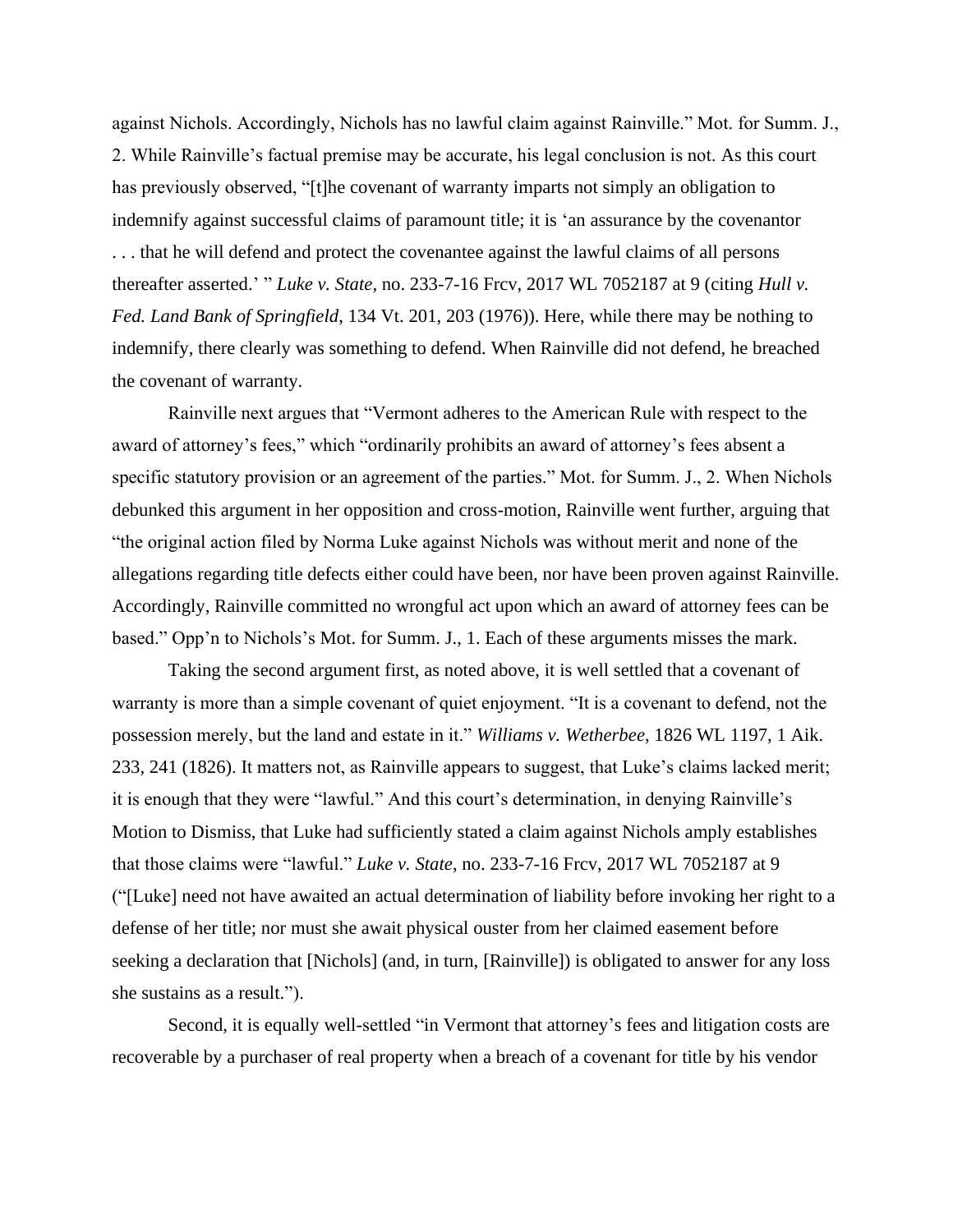involves him in litigation with a third party." *Albright v. Fish*, 138 Vt. 585, 591 (1980). This flows from a "long line of cases" holding that

a party may recover for the damage he has sustained as a direct result of the breach and "for the damage he has sustained in consequence of the breach of the covenant, (including) such costs and expenses as he has fairly and in good faith incurred in attempting to maintain and defend his title."

*Id.* at 588 (internal citations omitted). Rainville's error here appears to lie in conflating a duty to indemnify with a duty to defend. As far as appears, Nichols ultimately incurred no liability to Luke; thus, as Rainville inferentially observes, there is nothing to indemnify. But as noted above, the covenant of warranty imparts an obligation not merely to indemnify, but to defend. And again, patently, Rainville breached this obligation.

These observations compel the conclusion that Nichols is entitled to judgment as a matter of law on Rainville's liability for the attorney's fees and litigation costs she incurred in defending against Luke's claims. This conclusion, however, does not end the inquiry. Rainville asserts two defenses to damages. The first of these is easily disposed of. Rainville argues that Nichols failed to mitigate her damages by not purchasing title insurance. In other words, he suggests that she was bound to have anticipated his breach, and so to have procured a second line of defense in the event that the first line—his warranty—failed. While this may have been prudent, Rainville provides no authority for what appears to be a form of predictive or preemptive mitigation. Ordinarily, the duty to mitigate damages does not arise until there has been a breach. *Cf. Solomon v. Design Devel., Inc.*, 143 Vt. 128, 131 (1983) ("Absent a breach, the doctrine of mitigation of damages is inapplicable."). Pre-breach, Nichols might reasonably have assumed that taking a warranty deed was sufficient protection.

While the court therefore finds no merit in the mitigation argument, Rainville has sufficiently contested Nichols's right to recover the amount of attorney's fees and costs she claims. Taking the facts in his affidavit as true, Rainville offered assistance in explaining the easements that gave rise to the underlying dispute and resulting attorney's fees, but Nichols's attorney declined that offer. Rainville's Aff., ¶ 21. This is sufficient to create a genuine issue as to the reasonableness of Nichols's claimed fees and costs. Accordingly, denies summary judgment on this question.